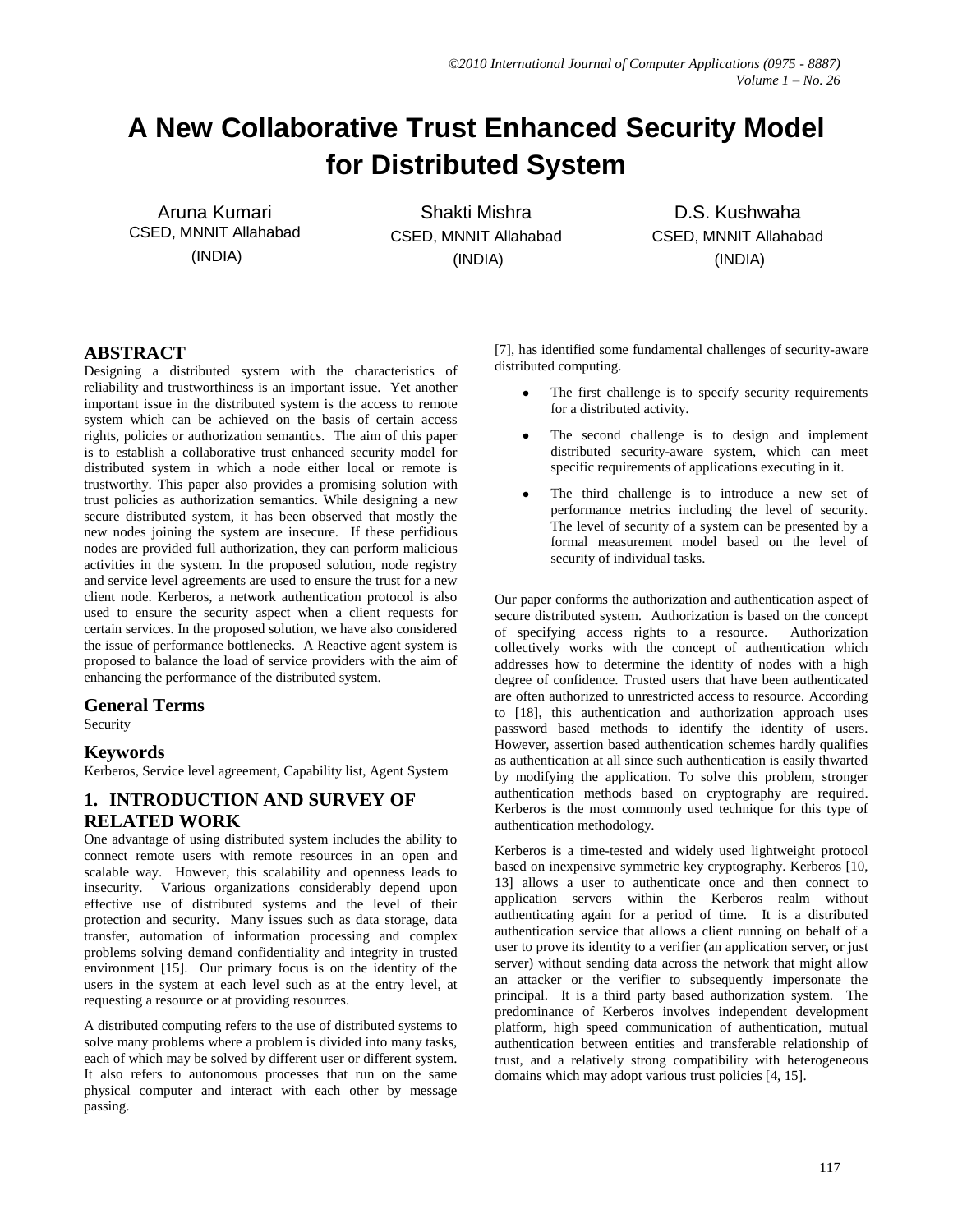The Kerberos server consists of an Authentication Server (AS) and a Ticket-Granting Server (TGS). The AS and TGS are responsible for creating and issuing tickets to the clients upon request. The AS and TGS usually run on the same computer, and are collectively known as the Key Distribution Center (KDC).

Security model for authentication and authorization based on PKI (Public Key Infrastructure) and Kerberos under a cross domain condition in distributed system is proposed in [4]. It focuses on the issue to establish trust relationship across heterogeneous domains due to different trust mechanisms and security policy. The author [4] also discusses the concept of "information isolate islands".

Trust is required everywhere in the distributed system but where to implement the trust policies is a main issue of any distributed system. Trust focuses on the security of utility [10]. It may be applied when a node joins the system as a client, or when it requests for the services, etc. If every access request is authorized, illegal information flow might occur as the well known confinement problem [5].

To understand the requirement of trust let us consider an example of a group of friends. D, a friend of A but not part of that group in which A is, wants to join the group. D requests A to convince others to join him. A introduces D as a new group member but the existing members are not ready to share their confidential matters with D. They permit D to join the group but decided not to share their matters until they found D as reliable.

Several researchers have worked in the area of trust for distributed system. Various economical models to characterize malicious behaviors in the security contact with the aim to mitigate the risk introduced by malicious behavior are discussed in [10]. Jaeger et al [11] emphasizes on the need of trust in the distributed system and the problem associated with it. The Author [11] also discusses various issues like misconfiguration or vulnerable software limits, enforcement of flexible distributed system security goals, and scalable solution for a single machine, while implementing trust in large scale distributed system. Trustworthiness is a holistic property, encompassing security (conventionally including confidentiality, integrity and availability), correctness, reliability, privacy, safety and survivability [15].

Trust Management, introduced by Blaze et al [3] is a unified approach to specifying and interpreting security policies, credentials, and relationships that allows direct authorization of security-critical actions. In particular, a trust management system combines the notion of specifying security policy with the mechanism for specifying security credentials [14].

At the heart of trust management systems is the authorization procedure, which determines whether resource access should be granted or not based on a number of conditions. The semantics of authorization provide meaning to the features supported by trust management systems, for both the policy maker and the resource requester. In a security setting, entities should be able to specify policies precisely, to have an absolute clear idea of the meaning of their policies, and to have confidence that they are correctly enforced by authorization mechanisms [3]. To ensure trustworthiness in the proposed trust model, we have considered different criteria like the history of the new client and server before making them a part of the distributed system.

The trusted intermediaries [16] are the systems which authenticate clients and servers such as the Certificate Authorities in public key based systems and KDC in Kerberos. With an increase in number of users that require authentication, trust intermediaries faces a challenge of scalability. If the challenge is not met, users can experience significant delays in authentication, or be forced to accept an increase risk or fraudulent credentials. The author in [16] describes a method for fully distributed authentication using public key cryptography within the Kerberos ticket framework and to enhance security and scalability by distributing most of the authentication workload away from the trusted intermediary and to the communicating parties is discussed in [16].

The author's approach in [10] shows that the decisions taken by security mechanisms, such as the authorization decisions in a distributed system can have a direct impact on the security of the underlying system. The trust-based theoretic model [10] possesses a unique feature- the ability to use trust evaluation to not only weed out malicious entities, but also allocate appropriate access permissions to the benevolent entities according to the risk levels. It integrates risk into security via trust and allocates a particular risk level for a given transaction, in order to maximize the utility gain obtained from honest and competent transactions from the trusted entities of the same system.

The interaction between nodes and resources allocation with trustworthiness dimensions is a central challenge in building a trustworthy distributed system. Since a new node may not only request network resources, it may also be interested in using a third party service; there services also need to be secured. The service is an exposed piece of functionality which can be dynamically located and invoked. The service provider creates a service and publishes its interface and access information to the service registry maintained by a system which is known to clients.

It has been observed that the violation of information security is based on the activities of the users of an organization. A solution to this problem is proposed in the Agent approach [9]. The activities are monitored and any abnormal activity is regarded as potential intrusion. An Agent based approach [9] envisages online and off-line monitoring in order to analyze users' activity. It relies on information confidentiality, integrity and accessibility. The traditional methods such as identification and authentication, access restriction, etc., approaches are basically rigorous and deterministic. There are many drawbacks associated with traditional models like low agility of internal malicious users' detection, inability to process large amounts of information, low productivity, etc. The Agent approach [9] uses neural networks to carry on-line monitoring and the analysis of statistical information obtained during user's work to carry off-line monitoring.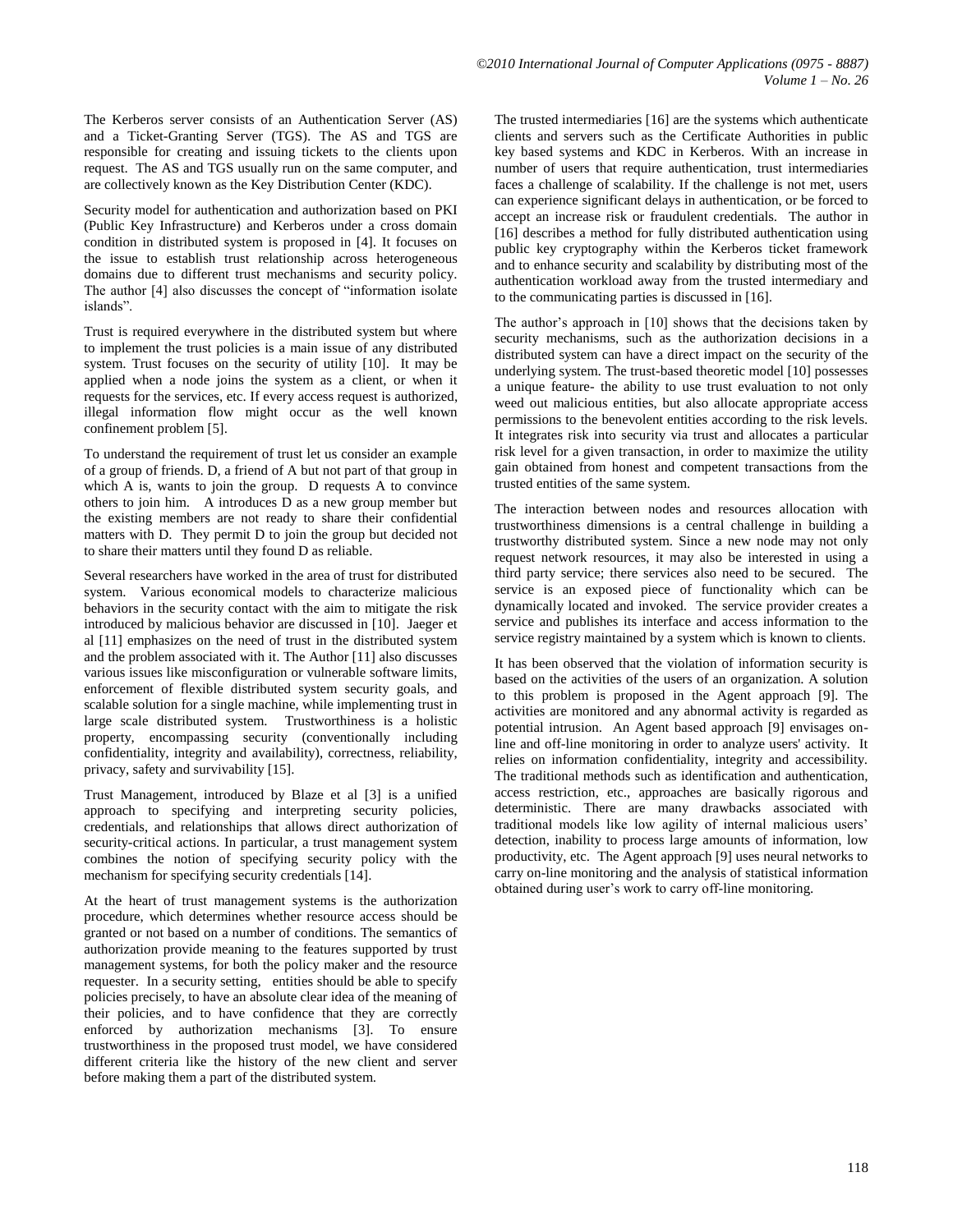Although various issues have been resolved by many of the work done by previous researches, issues like the life time of the client and server in the distributed system, new semantics for trust based on identity, load balancing feature of controller systems for resource allocation still needs attention. In our work, we have made an attempt to propose a centralized approach to build the trust in the distributed system considering the workload of the systems.

The rest of the paper is organized as follows. Section 2 gives an overview and features of the proposed approach. Section 3 includes the components and design of proposed model. Conclusions and future work are given in section 4.

# **2. PROPOSED APPROACH**

## **2.1 Introduction to Proposed Approach**

To implement trust policies, is a major concern while designing trusted environment. In the proposed approach, the trust is maintained at the initial phase when a new node joins the distributed network. We have embodied the traditional security model with services as client has to authenticate before making a request. We have assumed that in every organization, there are some trustworthy nodes which perform coordination and management. The entire system is controlled by such trustworthy central coordinator which keeps the information about all nodes including number of nodes, number of resources and services present in the system.

The proposed approach enhances the performance of complete system by sharing the authentication workload among all other nodes. To accomplish this goal, we have devised an agent based system with various functionalities as monitoring the servers, balancing the load of service providers and service request in case of unavailability of servers.

The agent system in the proposed approach has reliability, autonomy, reactivity, proactiveness, social ability, and rationality features. It receives the client's request, checks its database for the requested service and the load status of the service providers and responds according to the status. It interacts with the clients and servers and according to their requirements it behaves. It has a goal directed behavior that is servicing other nodes in the system. The agent system is also designed to achieve the goal of improving the performance over time. For example, if agent notices the unavailability of service providers, it can itself serve the client's request.

To maintain the trust, each node is required to register itself to SuperHost which is a trustworthy system with highest trust level. Registering of a node does not mean that it is authorize to obtain all the services and resources of the distributed system. A client has to authenticate itself with KDC to get the reference of Agent system. The agent system is another trustworthy system which is authorized by the SuperHost. The security of the distributed system is enhanced by observing the activities and location of the client by SuperHost. The client may be a perfidious client who has joined the distributed system and wants to occupy more and more resources and services by behaving as a group of multiple users. A SuperHost system keeps the track of such clients and regulates their uncontrolled behavior.

#### *2.1.1 Features of Proposed Approach*

#### *2.1.1.1 Assumptions*

Some constraints are used for joining the client in the distributed system like client must have to share some resources such as processor, some basic services, etc., in order to access the existing resources and services of the distributed system. Client has to inform about duration of its availability in the distributed system to SuperHost. The load index of server is assumed in terms of number of clients associated with it.

## *2.1.1.2 Load Balancing*

In the proposed model, an agent system is used to balance the load of service providers. Agent records the service registries and maximum load that a server can handle in terms of clients. Agent allocates the list of below loaded servers to client. Whenever a client requests for a service, agent provides the references of servers according to their load status. In the case of unavailability of server for a requested service, the agent provides service by itself, if it has any. Similarly, if all the servers are overloaded for the requested service, the agent system can play the role of server by itself.

## *2.1.1.3 Life time of Client and Server*

The life time of client and server is controlled by SuperHost. However the client and server can also make an explicit leaving request to SuperHost. In the former case, at the time of joining the system, SuperHost informs client about its life time. If client remains idle for a predefined period of time, the SuperHost can retrench the client from the system implicitly assuming that client does not want to continue with this system. In the same way, if server does not make any attempt to modify or update its services for a fixed period of time, it will no longer be allowed to remain server.

# **3. PROPOSED COLLABORATED TRUST ENHANCED SECURITY (CTES) MODEL**

# **3.1 Components of CTES Model**

The components of proposed CTES model are defined as follow.

#### *3.1.1 SuperHost*

SuperHost is the trustworthy node which acts as central controller of systems. This system is also responsible to investigate the client about its trustworthiness, to monitor the life time of clients and servers. It provides various to users related to its operation such as record update, reference of Authentication Server (AS) to client and reference of agent to server respectively.

#### *3.1.2 KDC*

KDC (Key Distribution Center) is a collective name for AS (Authentication Server) and TGS (Ticket Granting Server) under Kerberos realm. Each client contacts AS to receive TGT (Ticket-Granting Ticket) and then TGS to receive a session key and a SGT (Service-Granting Ticket) before making a request for services.

#### *3.1.3 Agent*

The proposed agent system is assumed to be a trustworthy system. An agent system registers the services offered by servers, keeps load status of service providers, provides the list of servers on request of client, and serves the request of client in case of unavailability of service providers.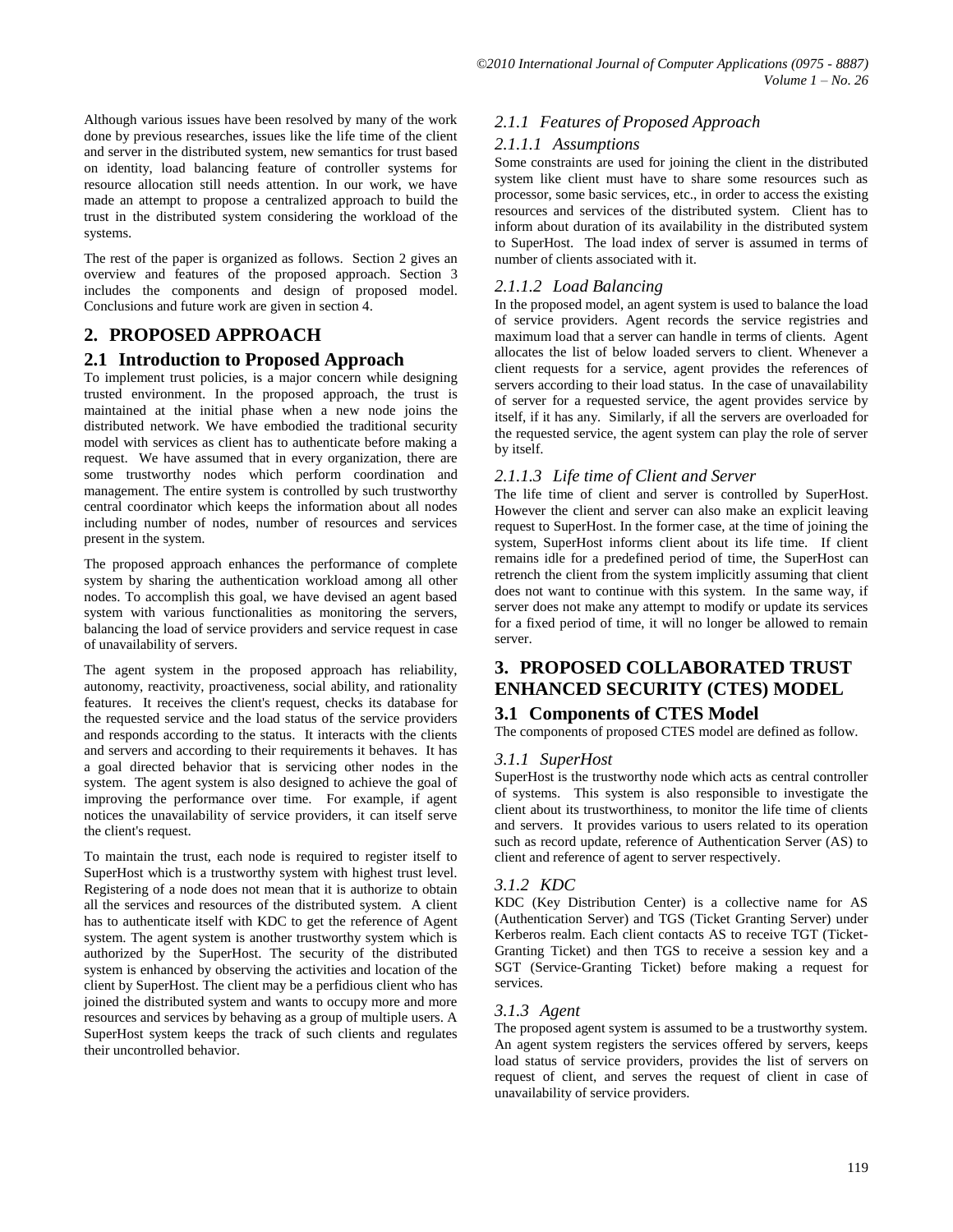## *3.1.4 Client*

Any new node registered by the SuperHost is termed as client node. Each node is required to send a request to SuperHost at the time of joining the system. A unique client\_id has been assigned to each client by SuperHost. A client can make requests for services and resources in the distributed system for which it has to authenticate through the KDC.

#### *3.1.5 Server*

Server is a service provider which is authorized by the SuperHost to provide services in the distributed system.

## **3.2 CTES Model for Client**

The following steps are used to maintain the trust and to access services of system by a client. Fig. 1 shows CTES model for clients.

*3.2.1 Joining of a client*



**Fig 2: Joining of a client**

If a new client has to register itself to SuperHost to be a part of the distributed system it has to pass certain criteria. Only registered client can request for the services in the distributed system as a trustworthy system. Registration process has certain steps (fig. 2).

#### *1. Client*  $\rightarrow$  *SuperHost*

Client requests the SuperHost for registration by giving its identity and capability list. Capability list includes the list of resources and basic services owned by the node. SuperHost recognizes him as a client.

#### *2. SuperHost Client*

SuperHost displays an agreement for the registration to the client which means that each client has to follow the rules and policies mentioned in the agreement. For this SuperHost demands the capability list of the client.

#### *3. Client SuperHost*

Client provides capability list to SuperHost. The capability list contains a list of objects to which the process has right to access. In the proposed model, it consists of available resources and basic services that client holds.

#### *4. SuperHost Client*

At the end of this process, SuperHost stores the reference and details of new client for the use by itself and other nodes of the system administration. SuperHost also provides a client id to the client for its authentication. This client\_id is the result of a crypto-based function (generally user defined).

#### *3.2.2 Service request by a Client*

Client can access the services of the distributed system in two steps to authenticate it and then to get the reference of service providers.

*Step I: Authentication by KDC*

*1. Client*  $\rightarrow$  AS

The Client requests AS with its Client\_id for TGT (Ticket Granting Ticket).

#### 2.  $AS \rightarrow Client$

The AS checks to existence of the client from SuperHost. If it is, the AS returns a session key (for the communication from client to TGS) in encrypted form using the password of the client and Ticket-Granting Ticket which includes the Client\_id, client network address, ticket validity period and client/TGS session key in encrypted form using the secret key of the TGS.



**Fig 3: Service request by a client using Kerberos**

## 3. Client  $\rightarrow$  TGS

After receiving the reply from the AS, client decrypts the session key with its password. Here client sends the TGT to TGS.

#### 4. TGS  $\rightarrow$  Client

TGS decrypts the message with its own secret key and returns the reference of Agent system with a session key to access the service.

## *Step II: Request for references of servers to Agent*

#### *Case 1: (Service provided by server)*



**Fig 4(a): Request serviced by Server**

#### *1. Client Agent*

In the first step of this process, client makes a request to agent for some service with client\_id and a valid session-id for authentication.

#### 2. Agent  $\rightarrow$  Client

Agent searches the requested service in its database and if it finds, it checks the load status of the server. Agent provides the reference according to the load status of servers, that is, underloaded to client.

#### *3. Client Server*

After receiving a list of servers for the requested service, client is free to make a new request to any of the server. Client sends client\_id and service name in request message to destined server.

## 4. Server  $\rightarrow$  Client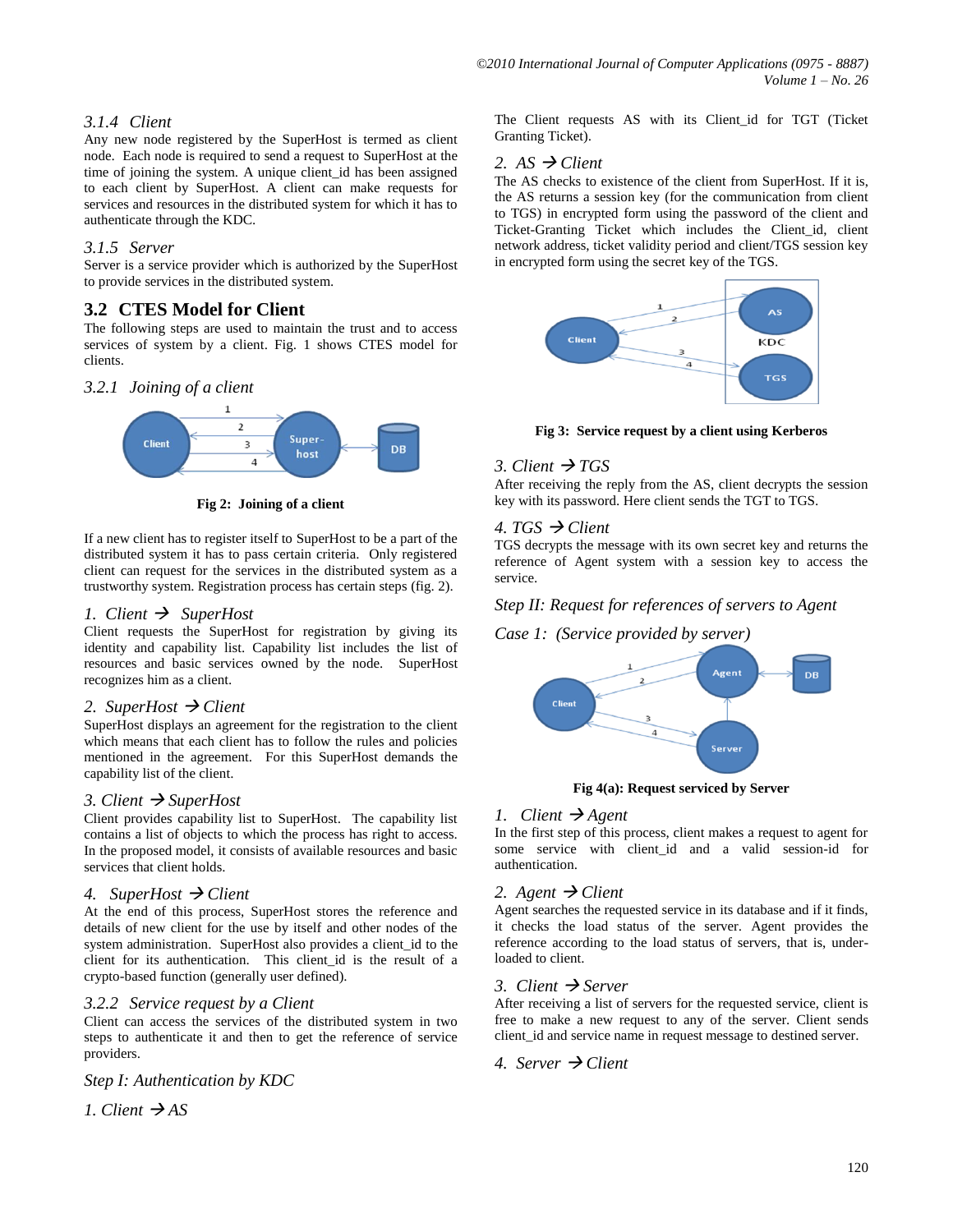As server receives a request from any of the clients, it updates its load and also sends a load update message to Agent. Server provides service to the client and charges for the service.

#### *Case 2: (Service provided by Agent)*

#### *1. Client*  $\rightarrow$  *Agent*

Client makes a request to agent for service with client\_id and a valid session-id for authentication.

#### 2. Agent  $\rightarrow$  Client

Agent searches the requested service in its database and if it finds, it checks the load status of the service provider (which can service the requested service). In the case when agent does not find a single server (due to overload or unavailability of service), agent itself serves the service to the client, if it has any. In this case, agent itself will charge for the service.



#### **Fig 4(b): Request serviced by Agent system**

#### *3.2.3 Leaving of Client*

In the proposed CTES model, a client can make an explicit request to SuperHost to unregister it or SuperHost can itself destroy the membership of client if it finds that the client has not been in touch for a long period of time.

# **3.3 CTES Model for Server**

#### *3.3.1 Joining of a Server*

Joining of a server involves various steps.



**Fig 6: Joining of a new Server**

#### *1. New Server SuperHost*

When a node wants to be a server in the distributed system it makes a request by sending its client\_id to SuperHost. SuperHost authenticates it by verifying valid client\_id and accepts the request.

#### *2. Superhost New Server*

In the next step, superhost shows a service level agreement (SLA). SLA, here, includes basic service and resources that server can provide, the duration for which services would be available, the number of users (clients) that can be served simultaneously by server, specific performance benchmarks to which actual performance will be periodically compared and response time. It specifies the level of availability, serviceability, performance, operation and other attributes.

*3. New Server Superhost*

New server provides values to all these metrics of SLA.

#### 4. Superhost  $\rightarrow$  *New server*

As the result of this process, superhost maintains the record of the server for further reference and provides a server id to new server. New server can use this server id to authenticate itself at the time of registering services.

#### *3.3.2 Registering Services with Agent by New Server*

#### *Phase I (Fig. 7(a)):*

In this phase a new server registers its first service with agent.



**Fig 7(a): Service registration by new Server**

#### *1. New server*  $\rightarrow$  *Agent*

A server publishes it services with Agent by making a request that includes server\_id.

## 2. Agent  $\rightarrow$  *New server*

Agent demands details about the services from the new server.

#### 3. New server  $\rightarrow$  Agent

New server provides all the required details to agent to register a new service.

#### *4. Agent New Server*

Agent maintains a record of the service registry provides service id to new server.

#### *Phase II (Fig. 7(b)):*

This phase is considered to enhance the performance of the agent.



**Fig 7(b): Service registration by old server**

#### *1. Server Agent*

If a server which has registered at least one service with agent wants more service to register, it can directly call addService procedure of agent using existing service\_id as a proof that it has already registered at least one service with the agent. Details of new services are also sent to agent.

#### 2. Agent  $\rightarrow$  Server

The called procedure will return a sequenced service id to the server as a result of new services registration phase. Server also stores this service id with service details in its record. This procedure can be used by an existing server 'n' number of times.

#### *3.3.3 Request for service by Server*

A server can itself require some services. In order to access the services, it can behave like a client in distributed system and make request to agent with its client\_id only.

#### *3.3.4 Leaving of Server*

In the proposed CTES model, server can make an explicit request to superhost to unregister it or superhost can itself distroy the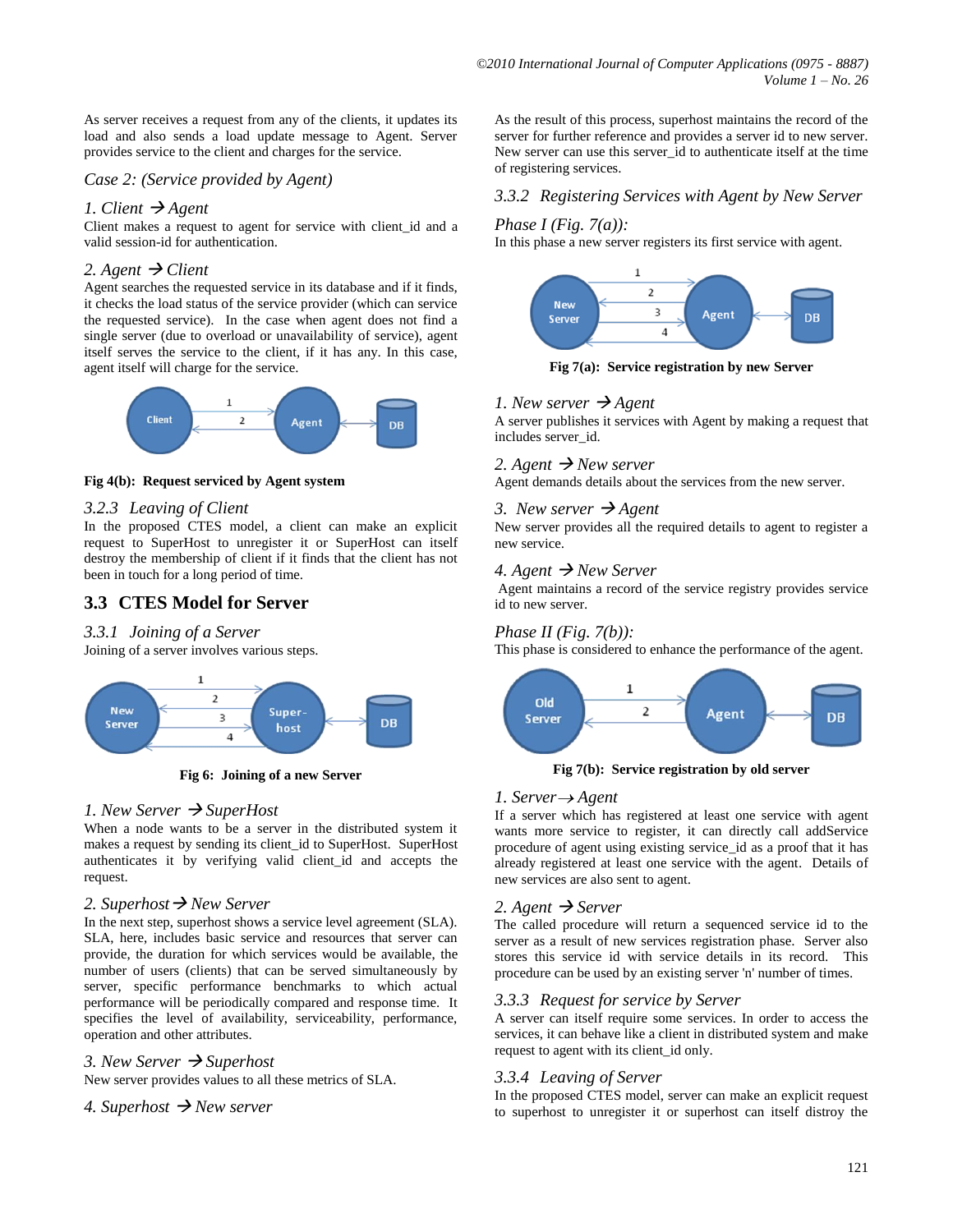membership of server if it finds that server has not been updated or modified its services for a long period of time.

## **4. CONCLUSION AND FUTURE WORK**

This paper makes an attempt to build a trustworthy system using Kerberos extended by trust and its requirement in the distributed system. For this both authorization and authentication aspects are considered. The proposed approach provides a promising solution with trust policies as authorization semantics. A Reactive agent system is proposed in order to balance the load of systems and to maintain the list of services and servers. Distributing the authentication workload in an efficient manner enhances the overall performance of the system. In order to prevent the system

from malicious nodes and their activities, the life time of client and server nodes is monitored by a central coordinator. Our model is scalable enough, means that system can easily be altered to accommodate the changes in the number of users, resources and computing entities. The proposed CTES model provides strong expandability and capability of mutual communication in a secure fashion. Our proposed CTES model can also be implemented for heterogeneous systems.

We are now implementing CTES model so as to evaluate the performance of overall system. In future, we shall deploy CTES model with web services on large scale.



- Join request by client as a new  $\mathbf{1}$ . server<client\_id>
- $2.$ Server id allocated by Superhost
- Registering services with Agent  $\overline{3}$ . by new server
- List of service id 4.



**Server** 

3

 $\overline{4}$ 

#### **5. REFERENCES**

- [1] Ming He, Aiqun Hu and Hangping Qiu, " Research on secure key techniques of trustworthy distributed systems", in International Conference on Computer Engineering and Technology, 2009.
- [2] Ming He, Aiqun Hu and Hangping Qiu, "Research on behaviour trust based on trustworthy distributed system", in

International Conference on Networks Security, Wireless Communications and Trusted Computing, 2009.

[3] Peter C. Chapin, Christian Skalka and X. Sean Wang, "Authorization in trust management: features and foundations", in ACM Computing Surveys, August 2008.

Agent

[4] Ping Liu, Rui Zong and Sizuo Liu, "A new model for Authentication and Authorization across Heterogeneous